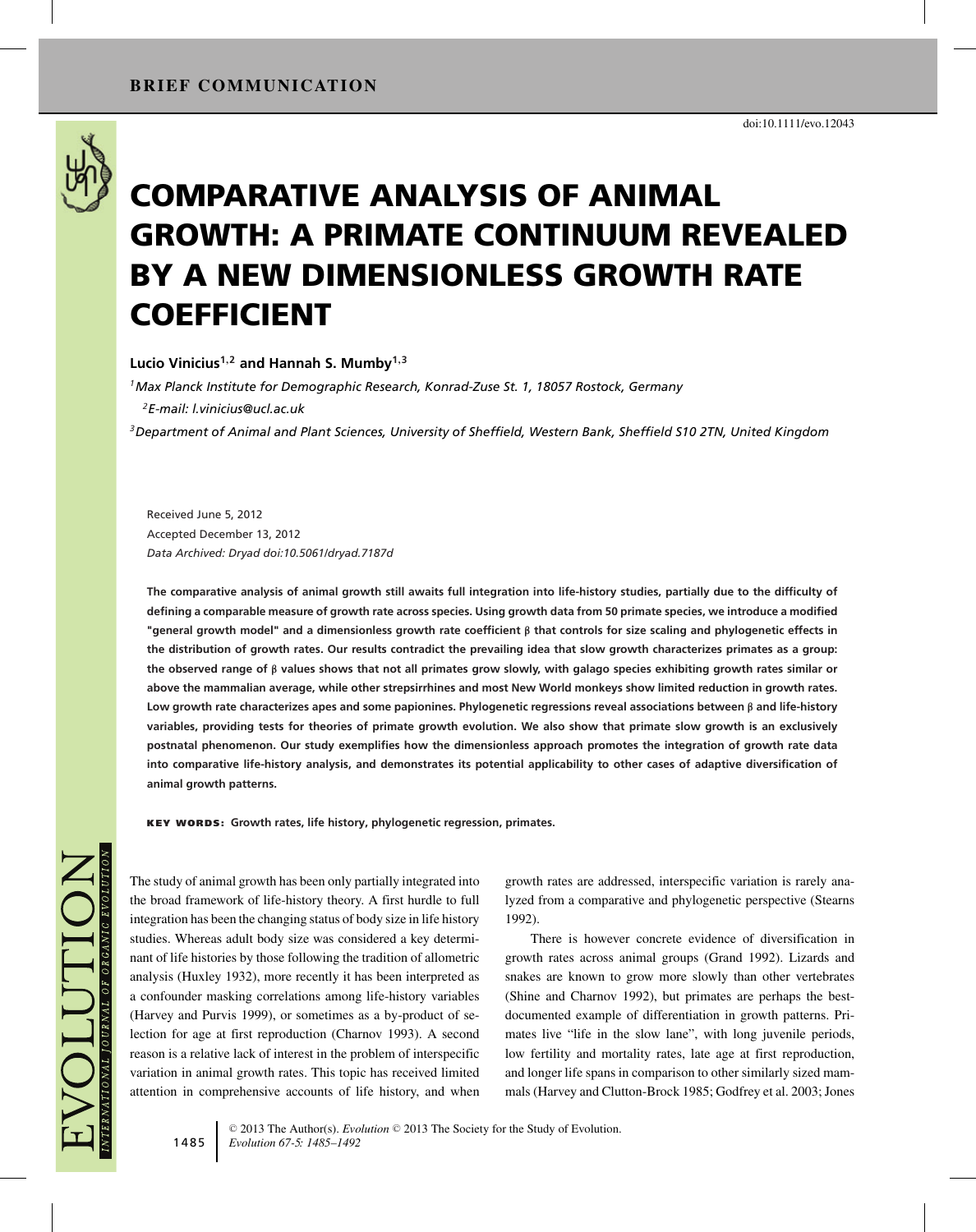2011). Primates also show prolonged growth and reduced growth rates (Leigh 1996; Mumby and Vinicius 2008). In addition to bringing attention to the challenge of explaining slow growth in primates, Charnov (Charnov 1993; Charnov and Berrigan 1993) is one of the few authors to promote the use of growth rates in broad group comparisons. Charnov modeled postweaning growth in mammals through the "growth law":

$$
\frac{dW}{dt} = AW^{0.75},\tag{1}
$$

where *W* is body weight, *t* is age, *dW/dt* is body growth rate at age *t*, and *A* is a growth constant. The power of 0.75 reflects the general scaling of basal metabolic rate to body size across mammals (Farrell-Gray and Gotelli 2005), whereas the coefficient *A* may vary across species or higher taxa. Charnov estimated *A* in a large sample of mammals by regressing adult body weight on age at first reproduction across species, obtaining  $A = 0.42$  for primates against  $A = 1$  in other mammals.

Although the analysis indicated that primates as a group grow at lower rates than other mammals, a problem with Charnov's approach is that the growth coefficient *A* was calculated as the slope of interspecific regressions, rather than the coefficient of growth curves. Therefore it represents a general tendency of the sample but hides potential interspecific variation; in other words, it suggests that all primates grow slowly, and equally slowly. To investigate variation in growth rates at the species level, Mumby and Vinicius (2008) calculated *A* values directly from primate growth curves. We predicted and observed significant interspecific variation, with strepsirrhines derived from an early primate radiation (Perelman et al. 2011) at one extreme with growth rates closer to the mammalian average of  $A = 1$ , and humans  $(A = 0.21)$  and other apes at the opposite extreme of slow growth.

However, *A* is not a good estimator of growth rates because the "growth law" is not a satisfactory growth model. The fit between growth data and the growth curve

$$
W(t)^{0.25} = 0.25At + W_0^{0.25},\tag{2}
$$

which is obtained by integration of the growth law, is poor because animal growth curves (*W* against *t*, or  $W^{0.25}$  against *t*) are typically sigmoidal rather than linear as predicted by equation (2). Fitting a regression line to nonlinear curves is especially sensitive to the choice of end point (i.e., the age at growth termination or adult body size), which was especially difficult to determine in the case of some strepsirrhines due to the small sample sizes (see Ravosa et al. 1993). Although the study revealed variation around the primate average of  $A = 0.42$ , correlation and regression analyses of *A* and life-history variables across species and the effect of phylogeny were difficult to interpret due to the problems with the parameter *A* (Mumby and Vinicius 2008), indicating that a better measure of growth rates is still needed.

A different type of "general" growth law was proposed by West et al. (West et al. 2001; Moses et al. 2008) who derived a "parameterless universal curve" for animal growth from first principles of metabolic energy allocation. According to the model, the energy budget of a growing organism is partitioned into cell metabolism (body maintenance) and a surplus available for cell division (body growth). Although the energy budget grows in proportion to  $m^{3/4}$  (where *m* is body weight), maintenance scales with cell number and *m*; for this reason, the surplus channeled to growth, and therefore growth rate, must decrease with size. Animal growth can be modeled by the "universal growth curve"

$$
r = 1 - e^{-\tau},\tag{3}
$$

where  $r = (m/M)^{0.25}$  is "dimensionless size,"  $\tau = (at/4M^{0.25})$  –  $\ln(1 - (m_0/M)^{0.25})$  is "dimensionless age," *m* is weight at age *t*,  $m_0$  is birth weight, *M* is adult weight, and *a* is a taxon-specific metabolic parameter. Equation (3) converts sigmoidal growth into an asymptotic curve of dimensionless mass*r* versus dimensionless time τ above, and fits growth data from shrimp to cattle. The model implies that, when we eliminate the effects of size and age scaling, growth seems to unfold at a similar pace in animal species across the tree of life.

If the general model is "universal" as claimed by West et al. (2001), the answer to why growth rates seem to vary across species in general, and why primates grow slowly in particular, may be simple. If primate growth data expressed as dimensionless size  $r$  and age  $\tau$  can be fitted by the general model, then primate growth is not unique and its slowness is just another example of underlying metabolic scaling. However, Vinicius (2005) showed that primate growth curves deviate at various degrees from the general pattern, with New World monkeys almost matching the general pattern at one extreme, and humans at the opposite end of extreme growth retardation (strepsirrhines were not included in the analysis). Levels of deviation have not been quantified at the species level because as currently formulated the general growth model does not provide a measure of growth rate.

Here we present a modification of the general model by introducing the coefficient β, or dimensionless growth rate, and the new curve:

$$
r = 1 - e^{-\beta \tau}.
$$
 (4)

By fitting the modified curve to growth data, we can estimate the dimensionless growth rate β for any species and obtain a measure of relative deviation from the universal pattern (i.e., from  $β = 1$ ). Growth acceleration is represented by  $β > 1$ , and growth retardation by β *<* 1. In the following we calculate β for a sample of 50 primate species as a case study. To exemplify the use of our scale-free measure of growth rate in comparative studies, we investigate associations between  $β$  and life-history variables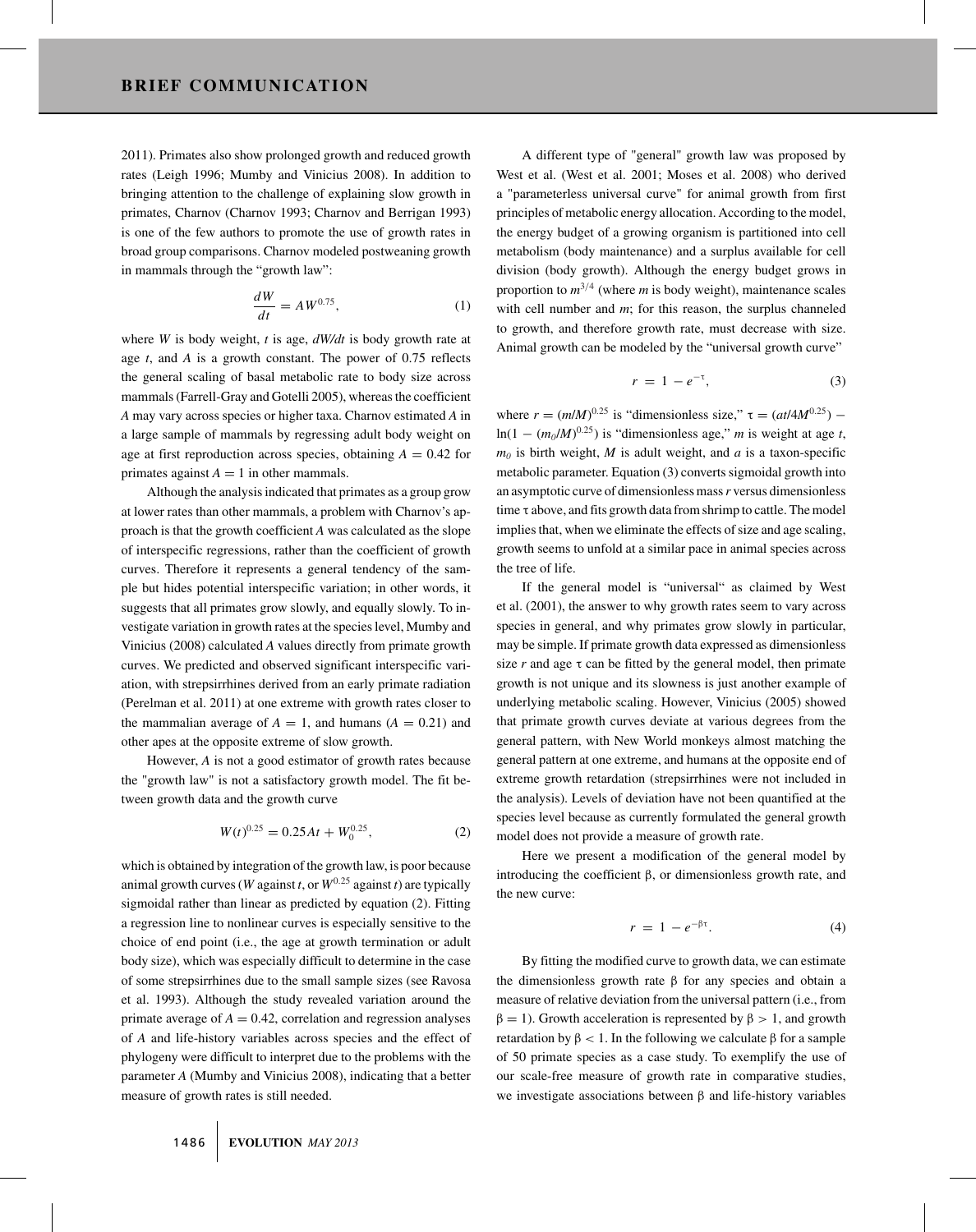through phylogenetically controlled linear regression analysis. We show how β estimates can be used to test theories for the evolution of slow growth in primates based on learning (Ross 2004), energetic constraints (Foley Lee 1991; Navarrete et al. 2011), or reduction of ecological risk (Janson and van Schaik 1993). We also analyzed ontogenetic variation in growth rates from conception to adulthood in humans and rhesus monkeys.

Based on the results of the primate case study, we argue that our modified general growth model has broader implications for comparative growth studies in mammals in general. We show that the dimensionless growth parameter β can identify variation in growth rates at the species level, while controlling for size scaling and capturing phylogenetic signal. As such, it may represent an important step toward the integration of growth studies into mammalian life-history analysis.

### *Materials and Methods* **GROWTH DATA**

Data on body weight and age from birth for 50 primate species are from published growth curves (Eisenberg 1976; Froehlich et al. 1981; Hamada et al. 1986; Gavan 1991; Deputte 1992; Leigh 1992; Wickings and Dixson 1992; Ravosa et al. 1993; Leigh 1994a; Roberts 1994; Leigh and Shea 1995; Garber and Leigh 1997; Turner et al. 1997; Fragaszy and Adam-Curtis 1998; Leigh and Terranova 1998; Altmann and Alberts 2005; Schillaci and Stallmann 2005; Bernstein et al. 2007; Schillaci et al. 2007; Schaefer 2011). The human growth curve is from a Westernized USA population (Eveleth and Tanner 1992), but growth data from a traditional population (the Aeta hunter gatherers from the Philippines) produced virtually similar results (data not shown). Growth data from conception to birth in humans and rhesus monkey are from Brenner et al. (1976) and Kerr et al. (1969). Only data from females were used, with the exception of mixed-sex curves from some New World monkeys from Leigh and Terranova (1998) characterized by very low body size dimorphism. We used as few data sources as possible; 33 of 49 nonhuman primate curves were published by Steve Leigh's group, and 42 of 49 are from captive populations. Data from captive animals are important because growth studies in wild populations are rare, and Leigh (1994b) estimated that the correlation between captive and wild animal body size was very high. Data for cattle are from Lyne (1960) and West et al. (2001).

#### **LIFE-HISTORY DATA**

Adult body weight (kg) for the 50 species was estimated from their growth curves, that is, both growth rate and adult size were taken from the same population. Brain size (g), age at first reproduction, and maximum longevity data are from Kappeler and Pereira (2003) supplemented by Lindefors (2002), Isler et al. (2008), Rasmussen (1988), MacLean et al (2009), de Magalhaes and Costa (2009), and Weigl (2005). Duration of juvenile phase was calculated as the interval between age at weaning and age at first reproduction. EQ (encephalization quotient) was calculated as  $EQ = \text{brain weight}/0.12(\text{adult weight})^{0.67}$  (Jerison 1973). The dataset used in our analyses is provided in Appendix S1.

#### **ANALYSIS**

The coefficient β was estimated by nonlinear least square fitting of the modified general model to growth data from the 50 species. Body weight and age were converted into dimensionless body mass ratio  $r$  and dimensionless age  $\tau$  using the formulae above. We performed 12 phylogenetic regressions (PGLS) of β on body size, brain size, EQ, duration of juvenile phase, age at first reproduction, and longevity, using both raw and double-logged values (Nunn 2011). We divided the conventional significance level of  $P = 0.05$  by the number of phylogenetic regressions (Bonferroni correction) to set the significance threshold at  $P = 0.05/12$ 0.0042. The primate phylogeny used in regressions is from Arnold et al. (2010).

To analyze changes in growth rate during ontogeny, we calculated age-specific β values from conception in humans and the rhesus monkey *Macaca mulatta*. Age-specific β values are the solutions to  $r = 1 - e^{-\beta \tau}$  for each point in the curve, that is, for each dimensionless age τ =  $(at/4M^{0.25}) - ln(1 - (m_0/M)^{0.25})$ and dimensionless size  $r = (m/M)^{0.25}$ , and therefore a plot of age-specific β by age represents variation in growth rate from conception to adulthood in the two species. All analyses were carried out in R (R Development Core Team, 2011). Phylogenetic regressions were performed using the R packages *ape* (Paradis et al. 2004) and *caper* (Orme et al. 2012).

### *Results* **DISTRIBUTION OF β VALUES**

Estimates of  $\beta$  in the 50 species vary from  $\beta = 1.08$  in the greater galago *Otolemur garnettii* to β = 0.21 in *Homo sapiens* (Table 1). We observe β significantly larger than one only in the case of *O. garnettii* (95% confidence interval: 1.02–1.14); in two cases, the Senegal bushbaby *Galago senegalensis* (1.00–1.12) and the ruffed lemur *Varecia variegata* (0.80–1.09) the 95% confidence intervals include  $\beta = 1$ . In the remaining species, the dimensionless growth rate  $\beta$  is significantly below the mammalian average of  $\beta = 1$  predicted by the general growth model. With the exception of the pigtailed macaque *M. nemestrina* ( $R^2 = 0.31$ ), estimates of goodness of fit were high ( $R^2 > 0.5$ ) showing that the modified general growth model describes growth trajectories satisfactorily (four examples are shown in Fig. S1, Appendix S2). Pagel's  $\lambda$  is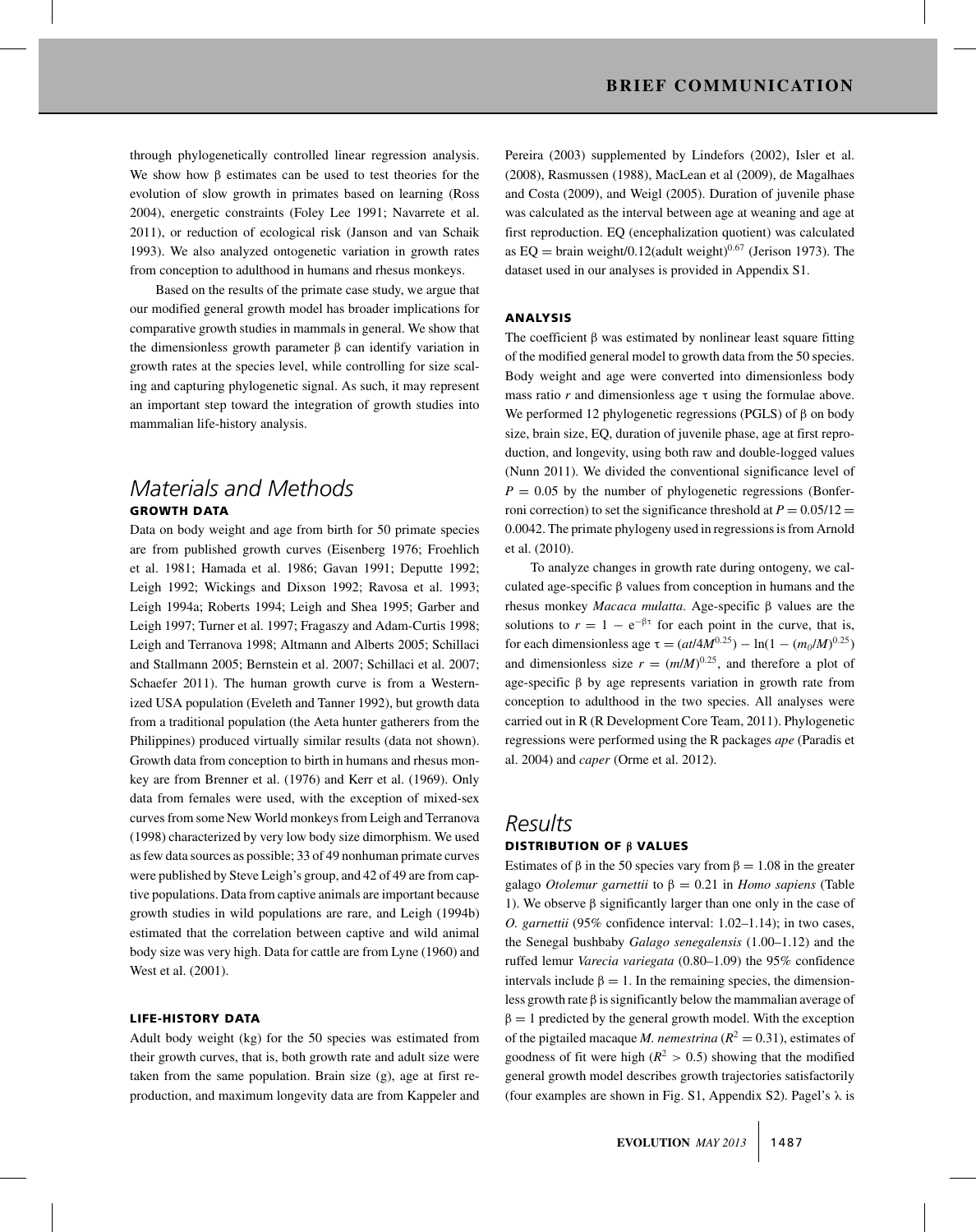| Strepsirrhines    |                     |
|-------------------|---------------------|
| H. griseus        | $0.75(0.64 - 0.87)$ |
| E. mongoz         | $0.65(0.57-0.73)$   |
| E. macaco         | $0.87(0.81 - 0.93)$ |
| E. rubriventer    | $0.86(0.80 - 0.92)$ |
| V. variegate      | $0.94(0.81-1.07)$   |
| E. fulvus         | $0.84(0.75-0.92)$   |
| P. diadema        | $0.69(0.59 - 0.79)$ |
| P. verreauxi      | $0.71(0.56 - 0.86)$ |
| O. garnettii      | $1.08(1.02 - 1.14)$ |
| G. senegalensis   | $1.06(1.00-1.12)$   |
| Haplorhines       |                     |
| T. bancanus       | $0.84(0.80 - 0.87)$ |
| New World monkeys |                     |
| C. moloch         | $0.74(0.65 - 0.83)$ |
| S. sciureus       | $0.73(0.57-0.90)$   |
| C. pygmaea        | $0.63(0.54 - 0.73)$ |
| C. jacchus        | $0.77(0.68 - 0.85)$ |
| S. imperator      | $0.78(0.64 - 0.91)$ |
| C. apella         | $0.59(0.42 - 0.77)$ |
|                   | $0.80(0.74 - 0.86)$ |
| C. goeldii        |                     |
| A. paliatta       | $0.63(0.47-0.79)$   |
| A. caraya         | $0.63(0.5-0.76)$    |
| A. geoffroyi      | $0.53(0.38 - 0.68)$ |
| A. fusciceps      | $0.52(0.40-0.64)$   |
| A. trivirgatus    | $0.79(0.61 - 0.97)$ |
| Old World monkeys |                     |
| C. aethiops       | $0.57(0.21 - 0.93)$ |
| E. patas          | $0.60(0.38 - 0.81)$ |
| C. mitis          | $0.46(0.27-0.66)$   |
| $C.$ atys         | $0.52(0.42 - 0.62)$ |
| M. mulatta        | $0.50(0.40-0.60)$   |
| M. nemestrina     | $0.42(0.33 - 0.51)$ |
| M. fuscata        | $0.36(0.26 - 0.46)$ |
| M. silenus        | $0.65(0.42 - 0.87)$ |
| M. arctoides      | $0.36(0.24 - 0.48)$ |
| M. fascicularis   | $0.54(0.43 - 0.65)$ |
| M. ochreata       | $0.43(0.27 - 0.58)$ |
| P. cynocephalus   | $0.37(0.22 - 0.52)$ |
| P. papio          | $0.39(0.27 - 0.50)$ |
| P. anubis         | $0.58(0.49 - 0.71)$ |
| L. albigena       | $0.37(0.31 - 0.44)$ |
| M. sphinx         | $0.35(0.28 - 0.43)$ |
| T. obscurus       | $0.48(0.28 - 0.68)$ |
| T. cristatus      | $0.75(0.55-0.95)$   |
| S. entellus       | $0.46(0.36 - 0.56)$ |
| C. guereza        | $0.60(0.41-0.79)$   |
| Apes              |                     |
| S. syndactylus    | $0.37(0.25 - 0.50)$ |
| H. lar            | $0.41(0.35 - 0.48)$ |
| P. pygmaeus       | $0.23(0.19-0.28)$   |
| G. gorilla        | $0.26(0.20-0.31)$   |
| P. paniscus       | $0.27(0.21 - 0.33)$ |
| P. troglodytes    | $0.28(0.21-0.34)$   |
| H. sapiens        | $0.21(0.15-0.27)$   |

| <b>Table 1.</b> Dimensionless growth rate $\beta$ in 50 primate species (95%) |  |  |  |
|-------------------------------------------------------------------------------|--|--|--|
| confidence interval in brackets).                                             |  |  |  |



**Figure 1. Values of growth rate β in 50 primate species. Circles represent distribution of β in 10 strepsirrhines (Strep), 12 New World monkeys (NW), 20 Old World monkeys (OW), and 7 apes (Ape). The tarsier** *T. bancanus* **(** $\beta$  **= 0.83) is not shown.** 

high ( $\lambda = 0.86$ ) suggesting that phylogenetic relatedness plays an important role in the distribution of β in our sample (Pagel 1999). The fastest growing primates are strepsirrhines, the western tarsier *Tarsius bancanus*, and small-bodied New World monkeys (Fig. 1). On average, β decreases across primates groups from the sampled strepsirrhines ( $\beta = 0.85$ ,  $N = 10$ ) and the single tarsier species (β = 0.83), to New World monkeys (β = 0.68, *N* = 12), Old World monkeys ( $\beta = 0.49$ ,  $N = 20$ ), and finally apes ( $\beta = 0.29$ ,  $N = 7$ ). The seven apes in our sample, including the large gorillas, exhibit the lower dimensionless growth rates ranging from  $β = 0.21$  in humans  $β = 0.41$  in the lar gibbon (*Hylobates lar*). Within each major group some patterns appear too: as a rule, galagos grow faster than lemurids, callitrichids faster than atelids, colobines faster than papionines, and gibbons faster than great apes. Due to the small number of age points from which curves were drawn, 95% confidence intervals of β estimates are broad and tend to overlap; for example, we cannot statistically distinguish between the ranges of β in apes and most Old World monkeys.

### *Phylogenetic regressions*

Using double-logged values, regressions of β on weight, brain weight, encephalization (EQ), duration of juvenile period, age at first reproduction, and maximum longevity were all significant (using raw values, only regressions on brain size, juvenile phase, and age at first reproduction were significant, but  $R^2$  values are lower). The six double-logged regressions have negative slopes: low growth rate is associated with large body size  $(t = -7.06, P <$ 0.0001,  $R^2 = 0.65$ ), large brain size ( $t = -7.68$ ,  $P = 0.0001$ ,  $R^2 =$ 0.69), high encephalization ( $t = -4.95$ ,  $P < 0.0001$ ,  $R<sup>2</sup> = 0.48$ ), long juvenile phase ( $t = -6.53$ ,  $P < 0.0001$ ,  $R^2 = 0.63$ ), late age at first reproduction ( $t = -6.69, P < 0.0001, R^2 = 0.64$ ), and long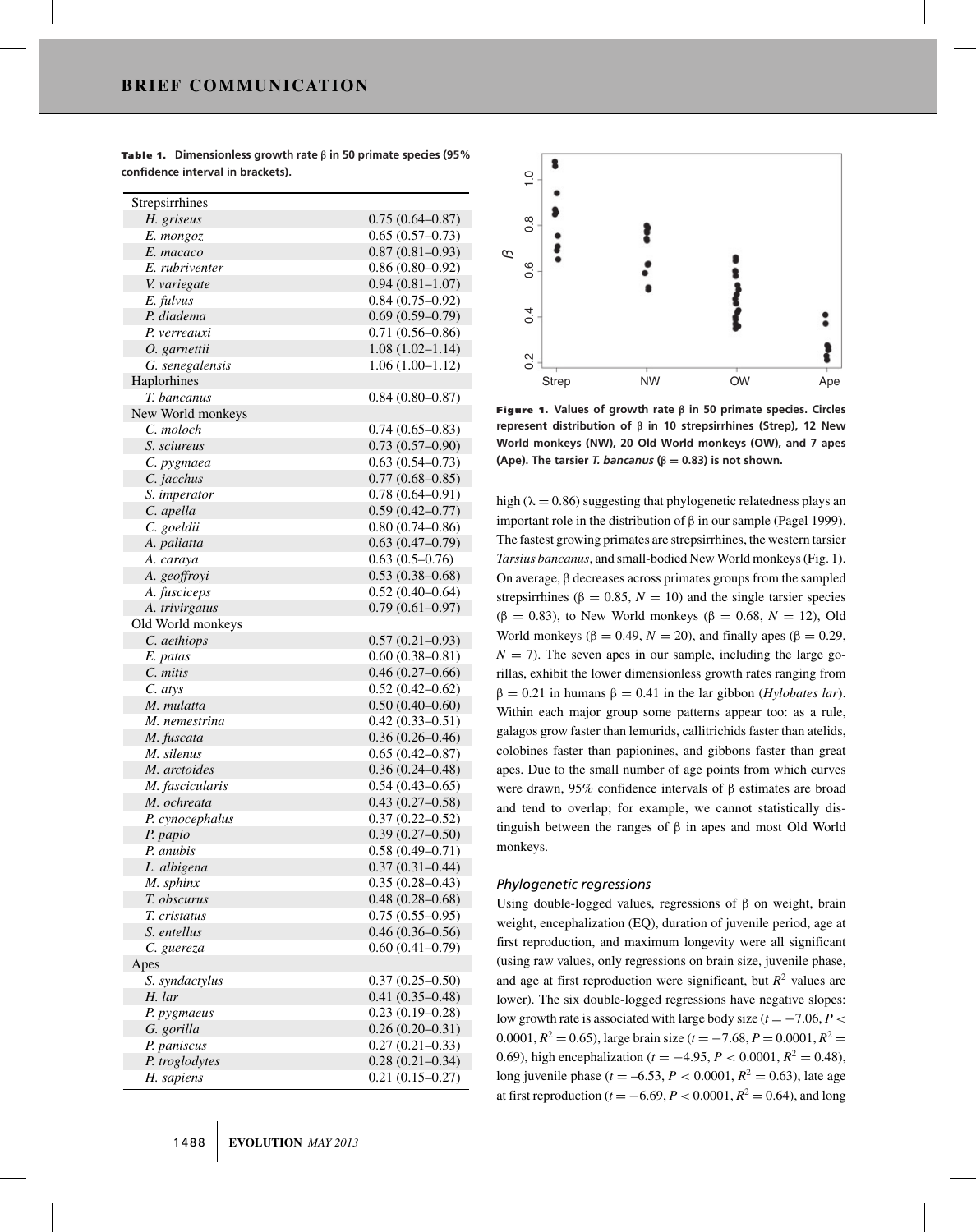

**Figure 2. Variation in growth rate β by dimensionless age τ from conception in humans (open circles), rhesus monkeys (black circles), and cattle (squares). Crosses (+) indicate age at birth in the three species.**

life span ( $t = -3.10$ ,  $P = 0.004$ ,  $R^2 = 0.26$ ). Plots and regression parameters are shown in Figure S2 (Appendix S2).

#### *Ontogenetic trajectories of* β *from conception*

We also considered the possibility that growth rate measured by  $\beta$ may change during ontogeny (as suggested by Fig. S1, Appendix S2). In *H. sapiens* and *M. mulatta*, size at birth is higher than predicted by their average β value, whereas postnatal growth is slower (and flatter) than predicted. Figure 2 shows changes in β values from conception to adulthood and reveals that primate growth is only slow after birth. In the rhesus monkey, during early pregnancy  $\beta$  is as high as in cattle (a species included in the original study by West et al. 2001). However, whereas growth rates oscillate around  $\beta = 1$  in cattle from conception to adulthood, in *M. mulatta* the growth coefficient decreases to values below  $\beta$  = 0.7 at birth and then to values lower than  $\beta = 0.3$  during the juvenile period, that is, below the estimated average of  $β = 0.5$ . In humans, growth rates oscillate between  $β = 0.6$  and  $β = 0.8$ during pregnancy, and then decline to values below  $\beta = 0.2$  after birth. In both species, a late acceleration in growth is observed and seems to correspond to the juvenile body growth spurt, a widespread feature in primates (Leigh 1996).

### *Discussion*

We introduced the dimensionless growth rate  $\beta$  as a new tool with potentially broad applicability to comparative studies of animal growth and life history. The example of primates shows that the parameter β is able to reveal and quantify interspecific variation in growth dates, to estimate relative growth rates controlling for size scaling, to detect phylogenetic effects on the distribution of growth rates, and to identify associations between growth rates and other life-history variables.

The results have important implications for primate growth. The view that slow growth is a characteristic of primates as a group is rejected by our analyses. By estimating growth rates at the species level, we showed that some primates grow more slowly than others, and that some primates are not slow growing relative to the general growth pattern in West et al. (2001). Rather than a sharp contrast to other mammals as suggested by Charnov (1993), the parameter  $\beta$  describes a growth rate continuum that connects strepsirrhines and tarsiers to the general animal pattern at its fast extreme, and points to apes as the truly slow-growing primates. Furthermore, if one follows the suggestions that the fast–slow life-history continuum may involve more than one axis of variation (Stearns 1983; Gaillard et al. 1989; Bielby et al. 2007), a comparative measure of growth rate such as β may also help establishing the role of growth in the classification of mammalian life-history strategies.

The primate growth rate spectrum and its strong phylogenetic patterning provide insights into the origin of growth rate differentiation. Previous studies had shown that lemurids grow very rapidly and over a short period compared to other primates (Leigh and Terranova 1998). Lemurs differ from monkeys and apes in traits such as female dominance, female–female aggression, reduced sexual dimorphism, higher infant mortality, and seasonal breeding (Kappeler 1996; Wright 1999) and fail to show the association between brain size and social group size found in anthropoids (MacLean et al. 2009), a cornerstone of the social brain hypothesis (Dunbar and Schultz 2007). The comparatively high β values found in lemurs, and even higher in the two sampled galagos, provide further evidence for a grade difference between strepsirrhines and anthropoids. The western tarsier, despite being a haplorhine, shows a β value closer to the strepsirrhine average and higher than in any sampled ape, New World or Old World monkey. Some New World monkeys also show high β values that overlap with those from lemurs, and hence slow growth may have only evolved in the common ancestor of Old World monkeys and apes (Perelman et al. 2011). However, given the negative correlation between β and body size, another explanation for the higher average growth rates in strepsirrhines and New World monkeys may be the small body size of the sampled species (average of 2.3 kg in strepsirrhines and 2.8 kg in New World monkeys) compared to Old World monkeys (8.6 kg) and apes (43.6 kg). Further evidence for this explanation is that among strepsirrhines the small galagos show higher β than the larger lemurids, among New World monkeys the small callitrichids have higher β than the larger atelids, and among apes gibbons grow faster than the larger-bodied great apes. Among Old World monkeys the association between body size and β is less clear (the three *Papio* species are a good example).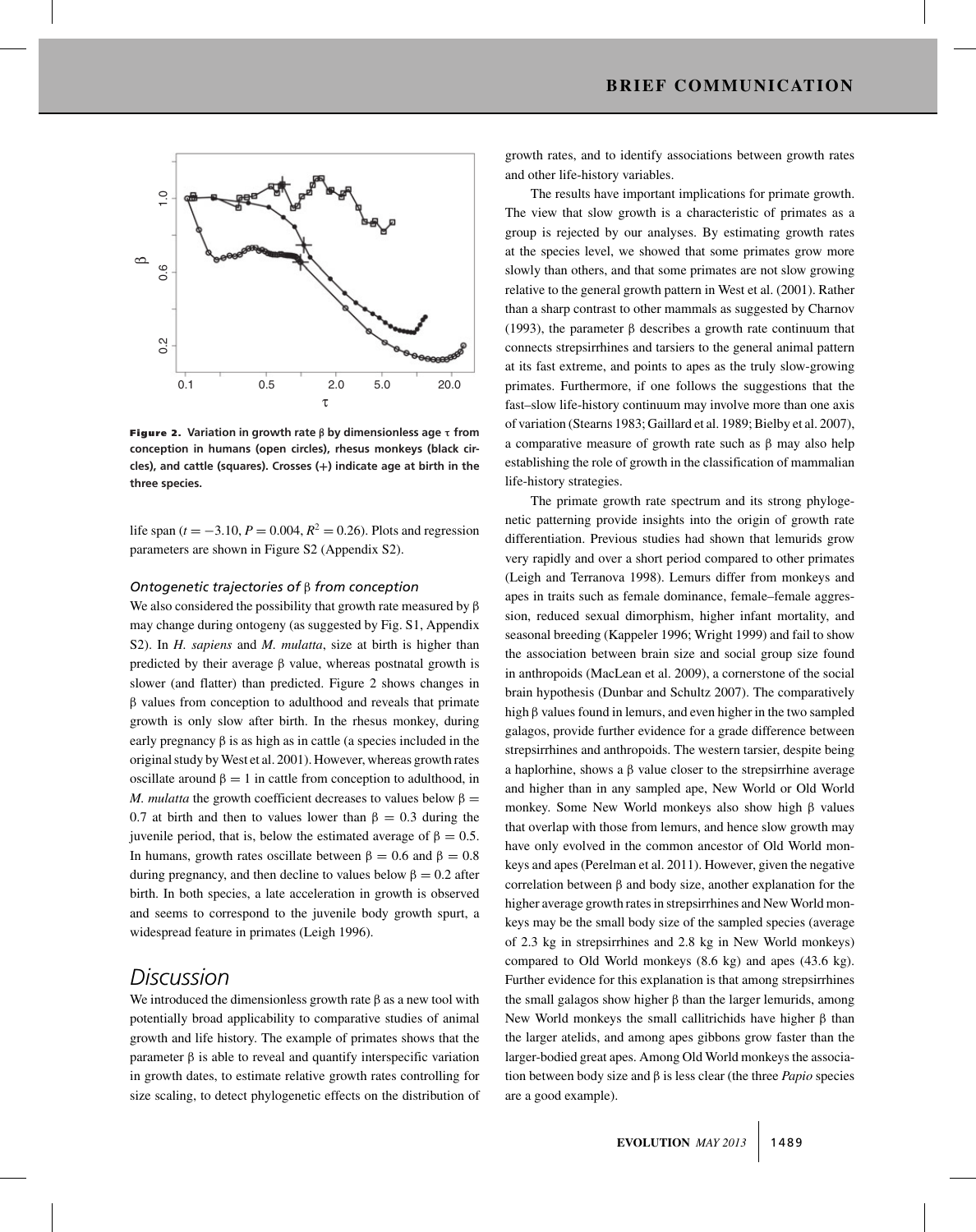Phylogenetically controlled regressions also identified associations between dimensionless growth rates and other life-history variables. In primates, species with low β (slow growth) exhibit not only large body but also large brain size, high encephalization, long juvenile phase, late age at first reproduction, and long life span. The association between growth rate and longevity confirmed previous studies (de Magalhaes et al. 2007) despite the fact that our measure of total life span was maximum observed longevity, a variable mostly obtained from zoo or captive animals and very sensitive to differences in sample size across species (Speakman 2005).

Primate growth data also exemplify how the use of  $\beta$  as a variable in phylogenetic regressions can provide tests of adaptive hypotheses for growth evolution. The negative correlation between growth rate and brain size is predicted by theories such as the "brain growth constraint" hypothesis (Martin 1981), which proposes that the cost of evolving and supporting large brains require either reducing energy expenditure on other energetically expensive organs (Aiello and Wheeler 1995; Isler and van Schaik 2009) or diverting energy from body growth, leading to low growth rates and growth prolongation in primates (Foley and Lee 1991; Navarrete et al. 2011). The brain constraint model predicts the negative association we found between β and encephalization. It also predicts the lowest growth rates to occur in large-brained humans, although the confidence interval of human β overlaps with values in other apes (with the exception of *H. lar*). A second hypothesis by Ross (2004) states that larger brains and higher cognition require longer learning periods and therefore prolonged growth phases and lower growth rates, and also predicts growth to be slowest in humans. The extension of juvenile phases and its association with low growth rates are predicted by the "ecological risk aversion" model (Janson and van Schaik 1993); this hypothesis explains primate slow growth as a social adaptation that evolved to reduce competition between juveniles and adults through a reduction in growth rates, body size, and metabolic costs in juveniles. The ecological risk aversion model hypothesis therefore predicts the observed negative correlations between slow growth and both long juvenile period and late age at first reproduction.

Other testable hypotheses are suggested by correlations between β and life-history variables. For example, if the ecological risk aversion hypothesis is correct, levels of competition between juvenile and adults should negatively correlate with β across species, and therefore increase from strepsirrhines to apes. In addition, the association between low β and large body and brain size, extended juvenile phase and late start of reproduction suggests that sociocognitive factors may be more important than ecology or diet to explain growth rate variation. Regressions of β against social (social group size, neocortex ratio, deception rates) and ecological variables (percentage of fruit in diet, home range) may provide a direct test for this prediction.

Finally, the analyses of β trajectories from conception in *H. sapiens* and *M. mulatta* indicate that slow body growth is an exclusively postnatal phenomenon in primates. During pregnancy and shortly after birth,  $β$  is higher than during the postnatal phase. Although the general growth model strictly applies to postnatal data (because energetic transfers from mothers affect the metabolic balance of the fetus), it remains to be explained why  $\beta$  is approximately the same before and after birth in cattle, but sharply decreases postnatally in the two primates. Our conclusions are limited by the fact that comparisons are based on only two primates and a single nonprimate, but a larger sample of growth curves from conception may help elucidating whether the postnatal decrease in growth rate is a primate phenomenon, and whether such reduction differs across primates. A related question is the pattern of age-related variation in β during late postnatal growth, or in the case of many primates, the preadult growth spurt (Leigh 1996). Our curves are based on female data, but growth curves from males, which undergo more intense growth spurts, may reveal pronounced changes late in ontogeny. For this reason the parameter β may be useful in future studies of primate growth dimorphism.

### *Conclusions*

The modified general growth model has important implications for the origin and evolution of slow growth rates in primates, but we believe that this case study is only a first example of the broad applicability of the dimensionless approach to animal growth. The parameter β measures relative growth rates on a dimensionless scale that eliminates effects of body size scaling. The presence of phylogenetic signal in the distribution of β can be investigated via test statistics such as Pagel's λ, whereas phylogenetic regressions can test for association between growth rates and other life-history variables. The existence of such correlations indicate that variation in growth rates cannot be always explained as effects of metabolic scaling as proposed by West et al. (2001), but may rather reflect adaptive variation in life-history strategies. The dimensionless approach therefore integrates growth studies into the framework of life-history analysis, circumventing both the question over the status of body size and problems with existing estimators of growth rate such as the coefficient *A*.

The parameter  $\beta$  may be a useful tool for identifying other exceptions to the general growth model. If the links between growth rate and life history are found in other animal groups in addition to primates, it is expected that fast life histories should be associated with  $\beta > 1$ , whereas  $\beta < 1$  may be found in large species such as the Asian and the African elephant. Given the relatively large number of cetacean species, characterized by large brains and body size, it might also be possible to identify a growth rate spectrum in dolphins, porpoises, and whales, but tests depend on the availability of data.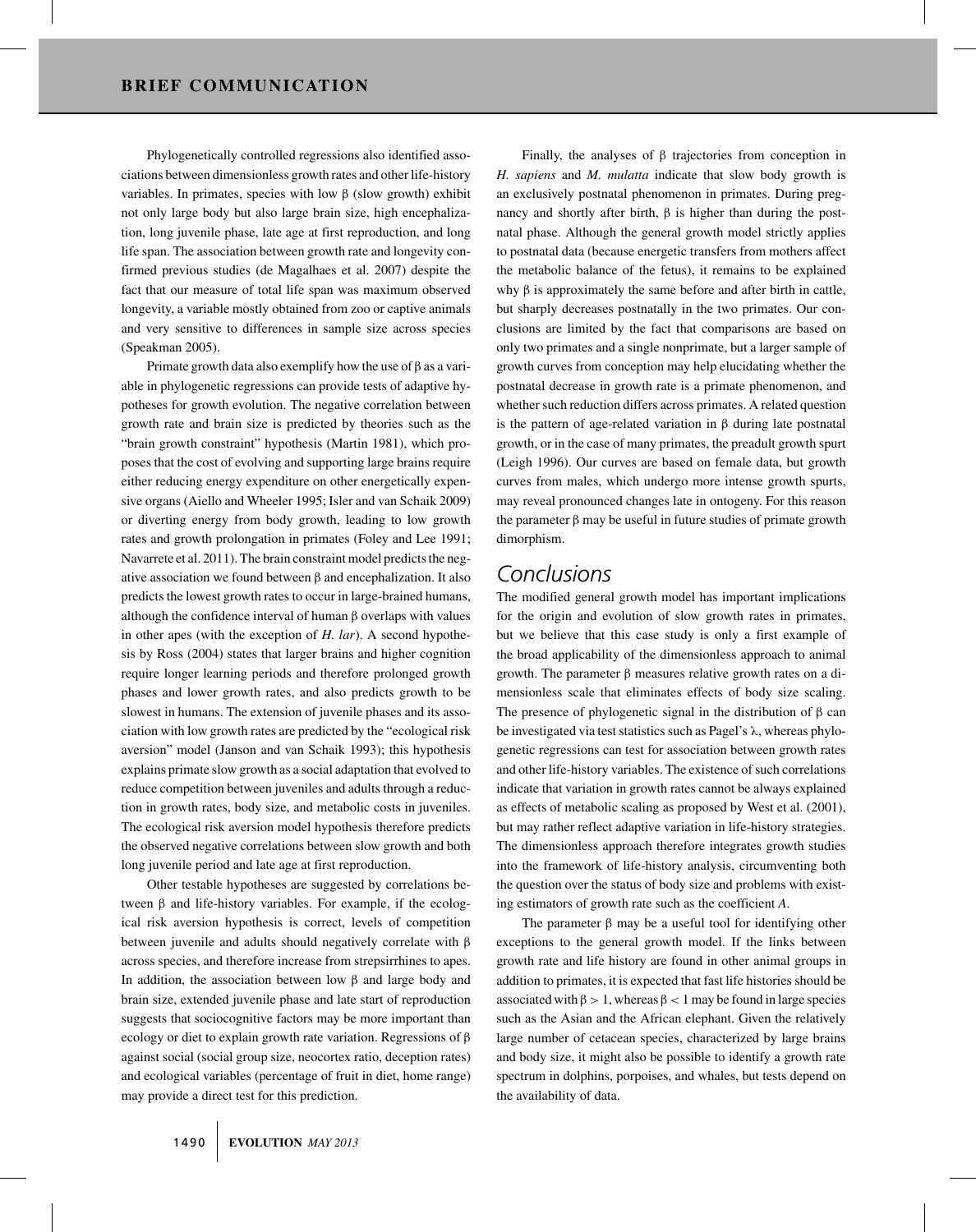### **ACKNOWLEDGMENTS**

LV was funded by the Leverhulme Trust and the Max Planck Institute for Demographic Research, Rostock. HSM is funded by a NERC PhD scholarship. The authors declare no conflict of interest.

#### **LITERATURE CITED**

- Aiello, L. C., and P. Wheeler. 1995. The expensive-tissue hypothesis: the brain and the digestive system in human and primate evolution. Curr. Anthropol. 36:199–221. http://dx.doi.org/10.1086/204350
- Altmann, J., and S. C. Alberts. 2005. Growth rates in a wild primate population: ecological influences and maternal effects. Behav. Ecol. Sociobiol. 57:490–501. http://dx.doi.org/10.1007/s00265-004-0870-x
- Arnold, C., L. J. Matthews, and C. L. Nunn. 2010. The 10kTrees website: a new online resource for primate phylogeny. Evol. Anthropol. 19:114–118. http://dx.doi.org/10.1002/evan.20251
- Bernstein, R. M., S. R. Leigh, S. M. Donovan, and M. H. Monaco. 2007. Hormones and body size evolution in papionin primates. Am. J. Phys. Anthropol. 132:247–260. http://dx.doi.org/10.1016/j.jhevol.2003. 08.004
- Bielby, J., G. M. Mace, O. R. Bininda-Emonds, M. Cardillo, J. L. Gittleman, K. E. Jones, C. D. Orme, and A. Purvis. 2007. The fast-slow continuum in mammalian life history: an empirical reevaluation. Am. Nat. 169:748– 757. http://dx.doi.org/0.1086/516847
- Brenner, W. E., D. A. Edelman, and C. H. Hendricks. 1976. A standard of fetal growth for the United States of America. Am. J. Obst. Gynecol. 126:555–564.
- Charnov, E. L. 1993. Life history invariants. Some explorations of symmetry in evolutionary ecology. Oxford Univ. Press, Oxford, U.K.
- Charnov, E. L., and D. Berrigan. 1993. Why do primates have such long lifespans and so few babies? Evol. Anthropol. 1:191–194. http://dx.doi.org/10.1002/evan.1360010604
- de Magalhaes, J. P., and J. Costa. 2009. A database of vertebrate longevity records and their relation to other life-history traits. J. Evol. Biol. 22:1770–1774. http://dx.doi.org/10.1111/j.1420-9101.2009.01783.x
- de Magalhaes, J. P., J. Costa, and G. M. Church. 2007. An analysis of the relationship between metabolism, developmental schedules, and longevity using phylogenetic independent contrasts. J. Gerontol. Biol. Sci. Med. Sci. 62:149–160.
- Deputte, B. L. 1992. Life history of captive gray-cheeked mangabeys: physical and sexual development. Int. J. Primatol. 13:509–531. http://dx.doi.org/10.1007/BF02547830
- Dunbar, R., and S. Shultz. 2007. Evolution in the social brain. Science 317:1344–1347. http://dx.doi.org/10.1126/science.1145463
- Eisenberg, J. F. 1976. Communication mechanisms and social integration in the black spider monkey, *Ateles fusciceps robustus*, and related species. Smithsonian contributions to zoology, number 213. Smithsonian Institution Press, Washington.
- Eveleth, P. B., and J. M. Tanner. 1992. Worldwide variation in human growth. Cambridge Univ. Press, Cambridge, U.K.
- Farrell-Gray, C. C., and N. J. Gotelli. 2005. Allometric exponents support a 3/4-power scaling law. Ecology 86:2083–2087. http://dx. doi.org/10.1890/04-1618
- Foley R. A., and P. C. Lee. 1991. Ecology and energetics of encephalization in hominid evolution. Philos. Trans. R Soc. Lond. B 334:223–232. http://dx.doi.org/10.1098/rstb.1991.0111
- Fragaszy, D. M., and L. E. Adams-Curtis. 1998. Growth and reproduction in captive tufted capuchins (*Cebus apella*). Am. J. Primatol. 44:197– 203. http://dx.doi.org/10.1002/(SICI)1098-2345(1998)44:3*<*197::AID-AJP2*>*3.0.CO;2-R
- Froehlich, J. W., R. W. Thorington, and J. S. Otis. 1981. The demography of Howler Monkeys (*Alouatta palliata*) on Barro Colorado Island, Panama.´ Int. J. Primatol. 2:207–236. http://dx.doi.org/10.1007/BF0273933
- Gaillard, J.-M., D. Pontier, D. Allaine, J. D. Lebreton, J. Trouvilliez, and J. Clobert. 1989. An analysis of demographic tactics in birds and mammals. Oikos 56:59–76. http://dx.doi.org/10.2307/3566088
- Garber, P. A., and S. R. Leigh. 1997. Ontogenetic variation in small-bodied New World primates: implications for patterns of reproduction and infant care. Folia Primatol. 68:1–22. http://dx.doi.org/doi:10.1159/000157226
- Gavan, J. A. 1991. Postnatal growth in two species of macaques. Am. J. Hum. Biol. 3:581–586. http://dx.doi.org/10.1002/ajhb.1310030607
- Godfrey, L. R., K. E. Samonds, W. L. Jungers, and M. R. Sutherland. 2003. Pp. 177–203 *in* P. M. Kappeler and M. E. Pereira, eds. Primate life history and socioecology. Univ. of Chicago Press, Chicago.
- Grand, T. I. 1992. Altricial and precocial mammals: a model of neural and muscular development. Zoo. Biol. 11:3–15. http://dx.doi. org/10.1002/zoo.1430110103
- Hamada, Y., M. Iwamoto, and T. Watanabe. 1986. Somatometrical features of Japanese monkeys in the Koshima islet: in viewpoint of somatometry, growth, and sexual maturation. Primates 27:471–483. http://dx.doi.org/10.1007/BF02381892
- Harvey, P. H., and T. H. Clutton-Brock. 1985. Life history variation in primates. Evolution 39:559–581. http://dx.doi.org/10.2307/2408653
- Harvey, P. H., and A. Purvis. 1999. Understanding the ecological and evolutionary reasons for life history variation: mammals as a case study. Pp. 232–248 *in* J. McGlade, ed. Advanced ecological theory. Blackwell Science, Oxford, U.K.
- Huxley, J. S. 1932. Problems of relative growth. Johns Hopkins Univ. Press, New York.
- Isler, K., and C. P. van Schaik. 2009. The expensive brain: a framework for explaining evolutionary changes in brain size. J. Hum. Evol. 57:392– 400. http://dx.doi.org/10.1016/j.jhevol.2009.04.009
- Isler, K., E. C. Kirk, J. M. A. Miller, G. A. Albrecht, B. R. Gelvin, and R. D. Martin. 2008. Endocranial volumes of primate species: scaling analyses using a comprehensive and reliable data set. J. Hum. Evol. 55:967–978. http://dx.doi.org/10.1016/j.jhevol.2008.08.004
- Janson, C. H., and C. P. van Schaik. 1993. Ecological risk aversion in juvenile primates: slow and steady wins the race. Pp. 57–74 *in* M. D. Pereira and L. A. Fairbanks, eds. Juvenile primates: life history, development and behaviour. Oxford Univ. Press, Oxford, U.K.
- Jerison, H. J. 1973. Evolution of the brain and intelligence. Academic Press, New York.
- Jones, J. H. 2011. Primates and the evolution of long, slow life histories. Curr. Biol. 21:R708–R717. http://dx.doi.org/10.1016/j.cub.2011.08.025
- Kappeler, P. M. 1996. Causes and consequences of life-history variation among strepsirhine primates. Am. Nat. 148:868–891. http://dx.doi.org/10.1086/285960
- Kappeler, P. M., and M. E. Pereira, eds. 2003. Primate life history and socioecology. Univ. of Chicago Press, Chicago.
- Kerr, G. R., A. L. Kennan, H. A. Waisman, and J. R. Allen. 1969. Growth and development of the fetal rhesus monkey. I. Physical growth. Growth 33:201–213.
- Leigh, S. R. 1992. Patterns of variation in the ontogeny of primate body size dimorphism. J. Hum. Evol. 23:27–50. http://dx.doi.org/10.1016/0047- 2484(92)90042-8
- ———. 1994a. Ontogenetic correlates of diet in anthropoid primates. Am. J. Phys. Anthropol. 94:499–522. http://dx.doi.org/10.1002/ajpa. 1330940406
- ———. 1994b. The relations between captive and wild-shot weights in anthropoid primates. Zoo. Biol. 13:21–44. http://dx.doi.org/10.1002/ zoo.1430130105